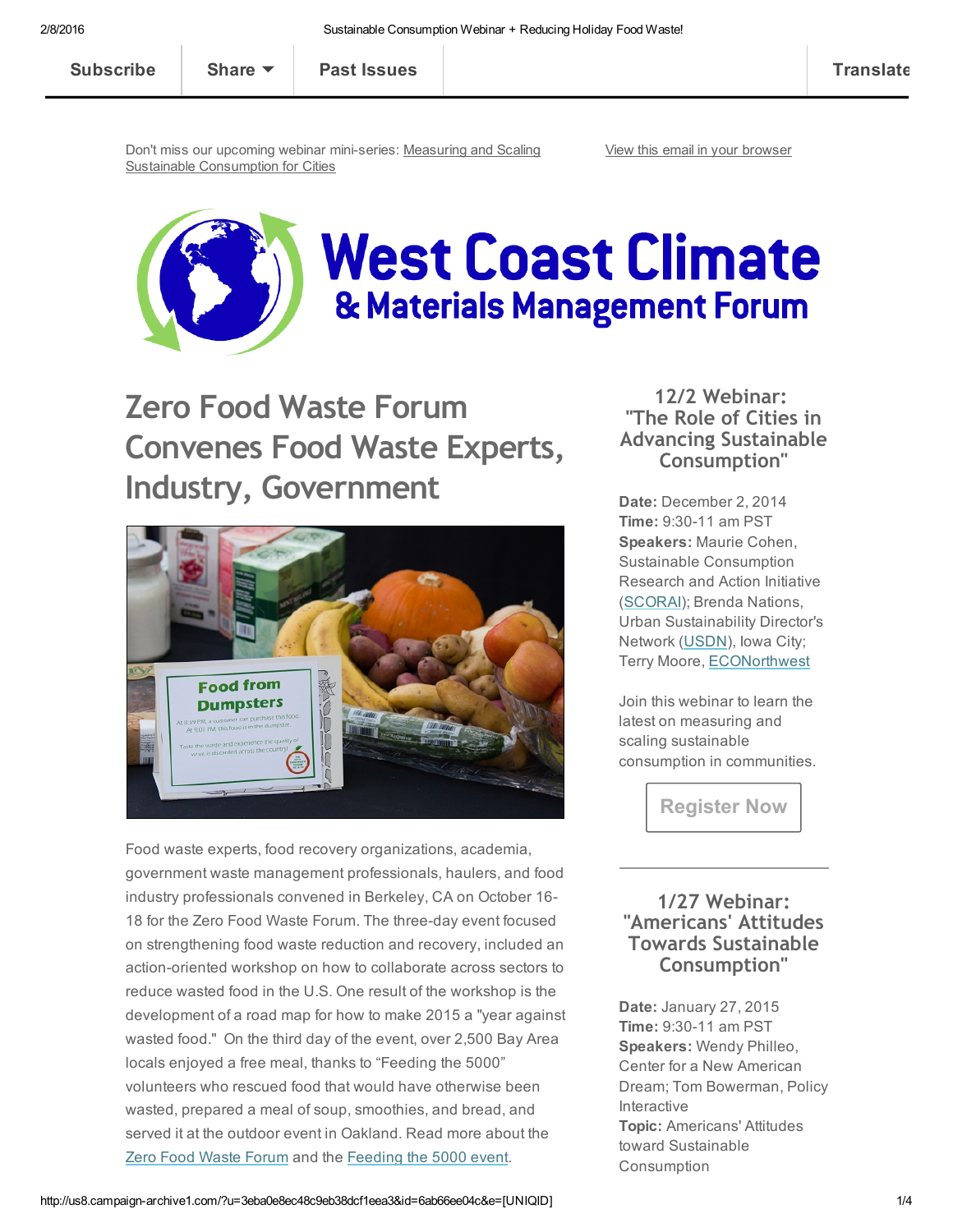*Photo: Forum attendees ate lunch recovered by Food Shift.*

Visit our [website](http://westcoastclimateforum.com/annualwebinar) for registration information coming soon!

## Climate‐Friendly Purchasing Toolkit Preview: Information Technology (IT) Section



The Forum is currently developing a Climate Friendly Purchasing Toolkit to help institutions direct and use their purchasing power for less carbonintensive products and services. Information Technology (IT) is one of the seven priority areas in the toolkit. IT comprises a wide range of goods and

services, ranging from your average desktop computer to complex data centers to cloud-based storage and telecommunications services. The IT section of the toolkit will address three specific areas to reduce climate impacts from IT procurement—enterprise equipment procurement and management, managed print services, and data center and data storage services. The enterprise equipment section will cover best practices for both buying energy efficient equipment such as computers and printers, and managing the equipment to reduce energy consumption while in use. The managed print services section will outline strategies to reduce the number—and increase the efficiency—of printers and copiers across an organization. For data centers and data storage, the toolkit will highlight strategies to reduce GHG emissions associated with in-house data centers, and also steps to influence data services provided by outside vendors. The IT section will include case studies and purchasing tools to help your organization green up the IT enterprise! Interested in getting involved with developing this toolkit? Email [davis.shannon@epa.gov.](mailto:davis.shannon.@epa.gov?subject=Climate%20Friendly%20Purchasing%20Toolkit)

Partners in Action: Thurston County Campaigns Against Holiday Food Waste

#### Food: Too Good to Waste Toolkit Featured on NPR



The Forum's residential food waste reduction toolkit was featured on NPR's national program, "Morning Edition," and its food blog, "The Salt" during EPA's Food Waste Week of Action last week. The two pieces included interviews with Forum Co-Lead Ashley Zanolli and a family in Iowa City that participated in the Food: Too Good to Waste [challenge.](http://www.npr.org/blogs/thesalt/2014/11/17/364172105/to-end-food-waste-change-needs-to-begin-at-home) Read the article on "The Salt."

#### Seattle Requires Food Waste to be Composted



The City of Seattle passed a new ordinance prohibiting food from Seattle's residential and commercial garbage. Starting January 1, 2015, food waste and compostable paper will be prohibited from garbage and recyclables. This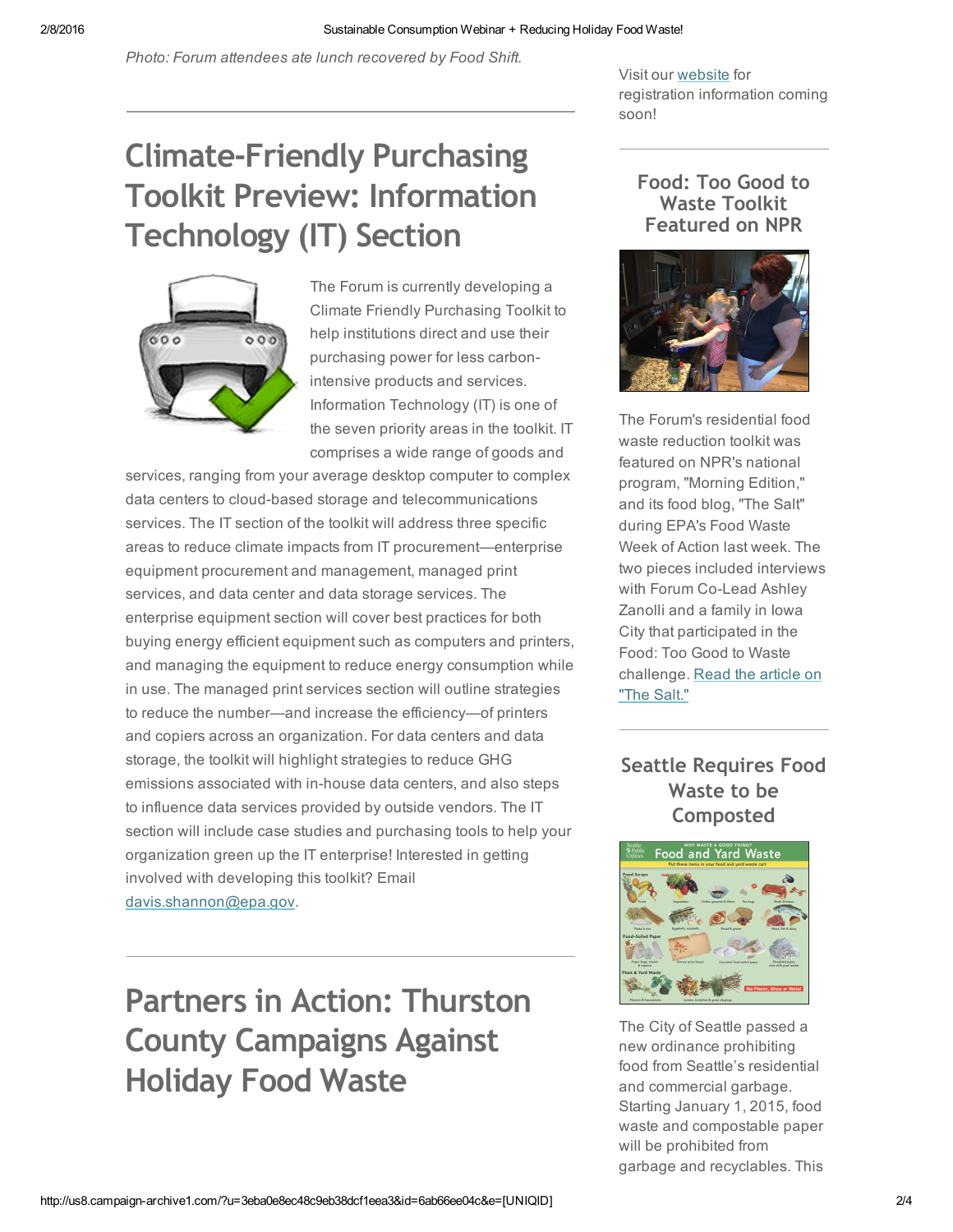

With the holiday season looming, Thurston County Solid Waste (TCSW) is focusing on the issue of wasted food. American families throw out 25% or more of the food they buy, impacting their finances as well as the environment. Holidays are prime time for food waste with Americans wasting up to three times more than at other times of the year, according to the WorldWatch Institute. TCSW's Waste Less Food campaign is multi-faceted and includes an active Facebook page, billboards, TV, and radio ads. Together with the [Waste](http://www.wastelessfood.com/) Less Food website and presentations to community groups, the campaign has had broad reach in the county. Radio ads (including on Pandora) have been particularly effective, so Waste Less Food is ramping up that effort with a radio ad contest. Members of the community can submit their 50-second ad and three lucky winners will have their ads produced on the radio. To find out more about the campaign, visit [www.wastelessfood.com.](http://www.wastelessfood.com/)

### Forum Annual Webinar Series a Running Success Recordings from the first two webinars are available now

The West Coast Climate & Materials Management Forum hosts an annual webinar series featuring expert and engaging speakers with presentations

on forward-thinking topics. The series kicked off in September with presentations from Oregon State University's Dr. Philip Mote and Oregon Department of Environmental Quality's David Allaway, who discussed the current impacts of climate change on the west coast and the link between climate and materials. From participant feedback, 68% of respondents are likely to act on something they learned from this webinar. One attendee said, "The info in the webinar will allow me to communicate our messages regarding sustainable procurement more efficiently and effectively." The

new composting ordinance is projected to divert 38,000 tons of food scraps from the landfill, resulting in substantial greenhouse gas reductions. Read more about Seattle's new composting [requirement.](http://www.seattle.gov/util/MyServices/Garbage/HouseResidentsGarbage/CompostRequirement/index.htm)

#### Department of Defense Identifies Climate Change as a Threat to National Security

The Department of Defense (DoD) released a Climate Change [Adaptation](http://www.acq.osd.mil/ie/download/CCARprint.pdf) Roadmap that outlines how DoD plans to manage the national security risks associated with climate change. Defense Secretary Chuck Hagel announced the roadmap on October 13, referring to climate change as a "threat multiplier" with the potential to exacerbate many challenges, including infectious disease and terrorism. The plan calls for DoD to integrate climate change considerations into their operations and to work with relevant partners on climate change challenges. Read DoD's climate change [adaptation](http://www.defense.gov/news/newsarticle.aspx?id=123398) article to learn more.